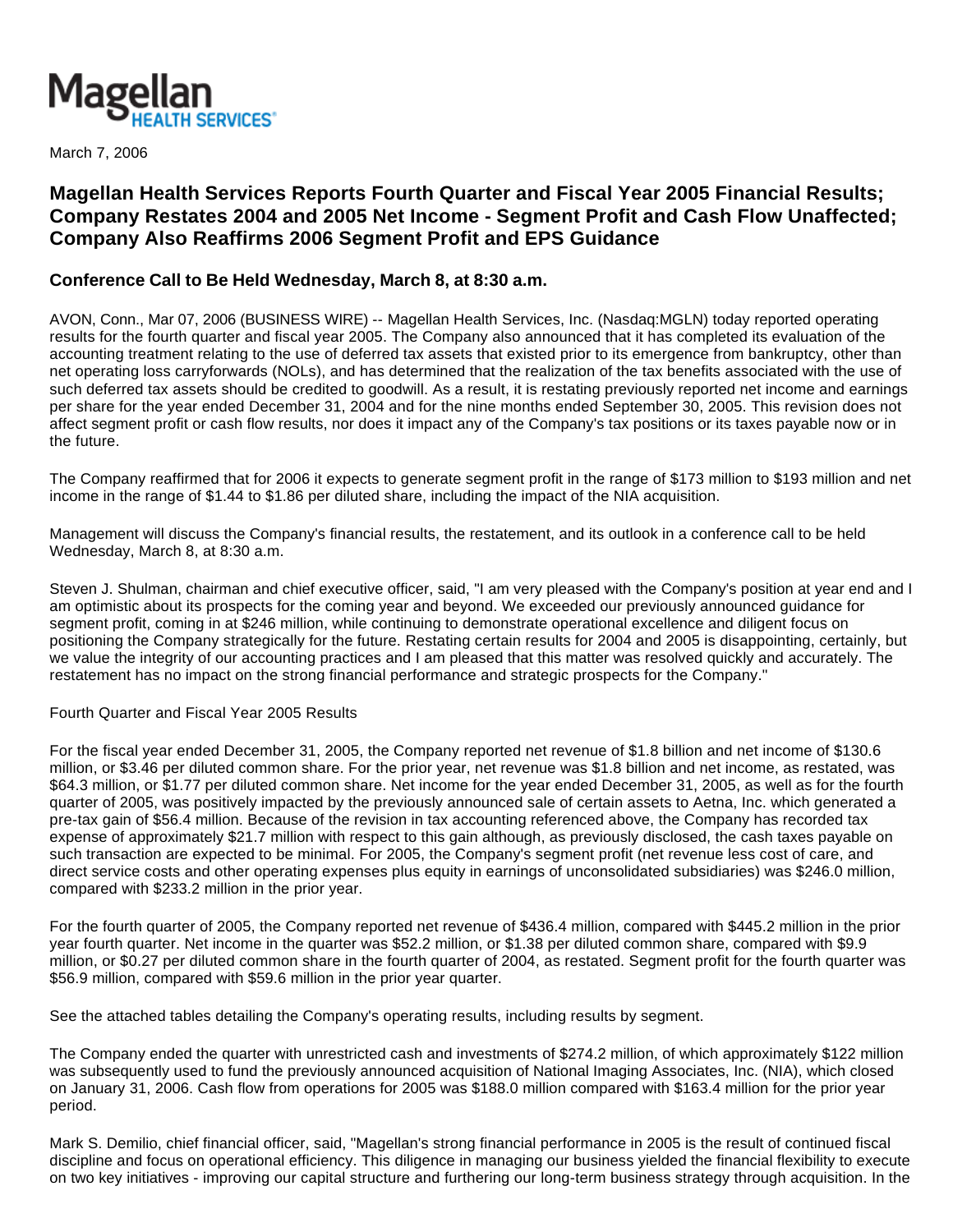fourth quarter we repaid our Senior Notes in the principal amount of \$241 million and our Note payable to Aetna of \$49 million. With just \$63 million of debt and \$274 million of unrestricted cash and investments at December 31, 2005, we have the financial foundation from which to fund additional market expansion and accelerated growth. Our acquisition of NIA in January was an example of such expansion."

## Restated Results

The Company has completed its evaluation of the accounting treatment of the use of deferred tax assets and determined that the reversal of valuation allowances with respect to the use of deferred tax assets that existed prior to its emergence from bankruptcy, other than NOLs, should be credited to goodwill as opposed to the Company's treatment since its emergence from bankruptcy of recording such tax benefit as a reduction of its provision for income taxes. As a result, the Company is restating net income and earnings per share for fiscal year 2004 and the nine months ended September 30, 2005 and each of the quarters in those periods. As a result of the restatement, net income for 2004 was reduced by \$24.1 million, or \$0.66 per fully diluted share, and net income for the nine months ended September 30, 2005 was reduced by \$2.3 million, or \$0.06 per fully diluted share.

"The restatement arose out of a misinterpretation of the complex accounting literature on this topic," Demilio noted. "Because of the lack of guidance directly addressing this issue for companies emerging from bankruptcy, it was necessary to interpret various accounting pronouncements in order to conclude on the appropriate treatment. As we reviewed this literature again, we determined that the revised conclusion represents the proper tax accounting treatment and it now parallels the treatment the Company has been applying to reversals of valuation allowance with respect to the use of NOLs."

See the attached tables detailing the Company's restated results for the fourth quarter and fiscal year 2004. For the restated results for each of the first three quarters of 2004 and 2005, and other information concerning the restatement, please see the Company's Current Report on Form 8-K and Annual Report on Form 10-K for the year ended December 31, 2005 to be filed with the Securities and Exchange Commission tomorrow.

## 2006 Outlook

The Company reaffirmed its expectations for 2006 of segment profit in the range of \$173 million to \$193 million and net income in the range of \$1.44 to \$1.86 per diluted share, including the impact of the NIA acquisition.

"Magellan's expansion into the radiology benefits management space is an exciting step forward in our development into a diversified managed health care services company with significant growth prospects," Shulman added. "Radiology affords the opportunity for dramatic growth by addressing a fast-growing, relatively uncontrolled portion of medical expenses in a targeted manner."

"At the same time, we see opportunity to grow in the behavioral health sector, particularly in the Medicaid market, and have made investments in resources to support business development in that area. We have the strategic acumen, financial resources and discipline to seize additional opportunities that will benefit our customers and their constituents as well as our shareholders and employees," Shulman said.

### Earnings Results Conference Call

A conference call will be held to discuss the Company's financial results at 8:30 a.m. Eastern time on Wednesday, March 8. To participate in the call, interested parties should call 1-888-390-4698 and reference the passcode Fourth Quarter Earnings and conference leader Steve Shulman approximately 15 minutes before the start of the call.

The conference call also will be available via a live Webcast at the investor relations page of Magellan's Web site, www.MagellanHealth.com.

A taped replay of the conference call will be available from approximately 10:30 a.m. Eastern time on Wednesday, March 8, until midnight on Wednesday, March 15. The call-in numbers for the replay are 1-888-566-0697 and 1-402-998-0831 (from outside the U.S.).

About Magellan: Headquartered in Avon, Conn., Magellan Health Services, Inc. (Nasdaq:MGLN) is the country's leading manager of behavioral health care and radiology benefits. Its customers include health plans, corporations and government agencies.

Cautionary Statement: Certain of the statements made in this press release including, without limitation, statements regarding estimates of segment profit, net income and earnings per share and other matters constitute forward-looking statements contemplated under the Private Securities Litigation Reform Act of 1995. These forward-looking statements are based on management's current expectations and are subject to known and unknown uncertainties and risks which could cause actual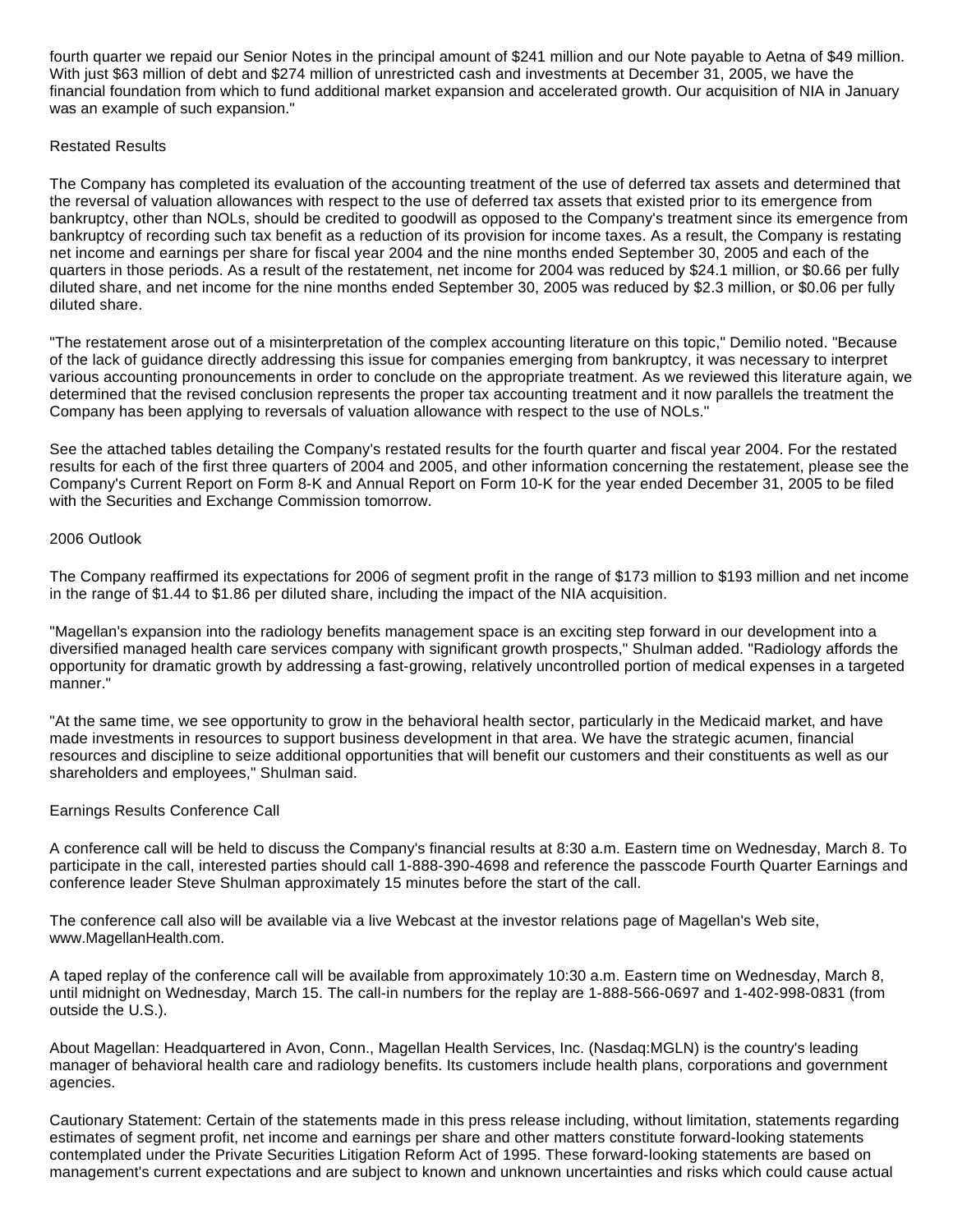results to differ materially from those contemplated or implied by such forward-looking statements, including (among others) risk concerning the possible election of certain of the Company's health plan customers to manage the behavioral health care services of their members directly; renegotiation of rates paid to and/or by the Company by customers and/or to providers; higher utilization of behavioral health treatment services by members; delays, higher costs or inability to implement the Company's initiatives; termination or non-renewal of contracts by customers; the impact of new or amended laws or regulations; governmental inquiries and/or litigation; and the impact of increased competition on the Company's ability to maintain or obtain contracts; the impact of increased competition on rates paid to or by the Company; and other factors. Any forward-looking statements made in this document are qualified in their entirety by the more complete discussion of risks set forth in the section entitled "Risk Factors" in Magellan's Annual Report on Form 10-K for the year ended December 31, 2005, to be filed with the Securities and Exchange Commission tomorrow and posted on the Company's Web site. Segment profit information referred to in this press release may be considered a non-GAAP financial measure. Further information regarding this measure, including the reasons management considers this information useful to investors, will be included in Magellan's Annual Report on Form 10-K for the year ended December 31, 2005.

#### MAGELLAN HEALTH SERVICES, INC. AND SUBSIDIARIES CONSOLIDATED STATEMENTS OF OPERATIONS (In thousands, except per share amounts)

|                                                                                   | December 31, |                     |  |                         | Three Months Ended Fiscal Year Ended<br>December 31, |                        |  |  |
|-----------------------------------------------------------------------------------|--------------|---------------------|--|-------------------------|------------------------------------------------------|------------------------|--|--|
|                                                                                   |              |                     |  |                         | 2004 2005 (1) 2004 2005 (1)                          |                        |  |  |
|                                                                                   |              | (Restated)          |  | (unaudited) (unaudited) | (Restated)                                           |                        |  |  |
| Net revenue                                                                       |              |                     |  |                         | $$445,168$$ $$436,439$$ $$1,795,402$$ $$1,808,003$   |                        |  |  |
| Cost and expenses:<br>Cost of care<br>Direct service costs<br>and other operating |              |                     |  |                         | 291,799 284,396 1,190,594 1,204,659                  |                        |  |  |
| expenses<br>Equity in loss<br>(earnings) of                                       |              |                     |  |                         | 93,485 94,792 376,871 361,726                        |                        |  |  |
| unconsolidated<br>subsidiaries                                                    |              | 284<br>. <i>.</i> . |  |                         |                                                      | 361 (5,277) (4,350)    |  |  |
|                                                                                   |              |                     |  |                         | 385,568 379,549 1,562,188 1,562,035                  |                        |  |  |
| Segment profit                                                                    |              |                     |  |                         | 59,600 56,890 233,214 245,968                        |                        |  |  |
| Depreciation and<br>amortization<br>Gain on disposition                           |              |                     |  |                         | 11,011  12,136  42,489  49,088                       |                        |  |  |
| of Aetna Assets                                                                   |              |                     |  | $-$ (56,367)            |                                                      | $-$ (56,367)           |  |  |
| Interest expense                                                                  |              |                     |  | 9,625 18,044            |                                                      | 37,124 44,005          |  |  |
| Interest income<br>Stock compensation                                             |              |                     |  | $(2,534)$ $(5,537)$     |                                                      | $(6, 127)$ $(17, 464)$ |  |  |
| expense<br>Special charges                                                        |              |                     |  |                         | 7,254 3,783 23,152 15,807                            |                        |  |  |
| (benefits)                                                                        |              | 734                 |  |                         | $-$ 5,038 (556)                                      |                        |  |  |
| Income from continuing<br>operations before<br>income taxes and                   |              |                     |  |                         |                                                      |                        |  |  |
| minority interest<br>Provision for income                                         |              |                     |  |                         | 33,510 84,831 131,538 211,455                        |                        |  |  |
| taxes                                                                             |              |                     |  |                         | 22,257 32,709 64,835 82,405                          |                        |  |  |
|                                                                                   |              |                     |  |                         |                                                      |                        |  |  |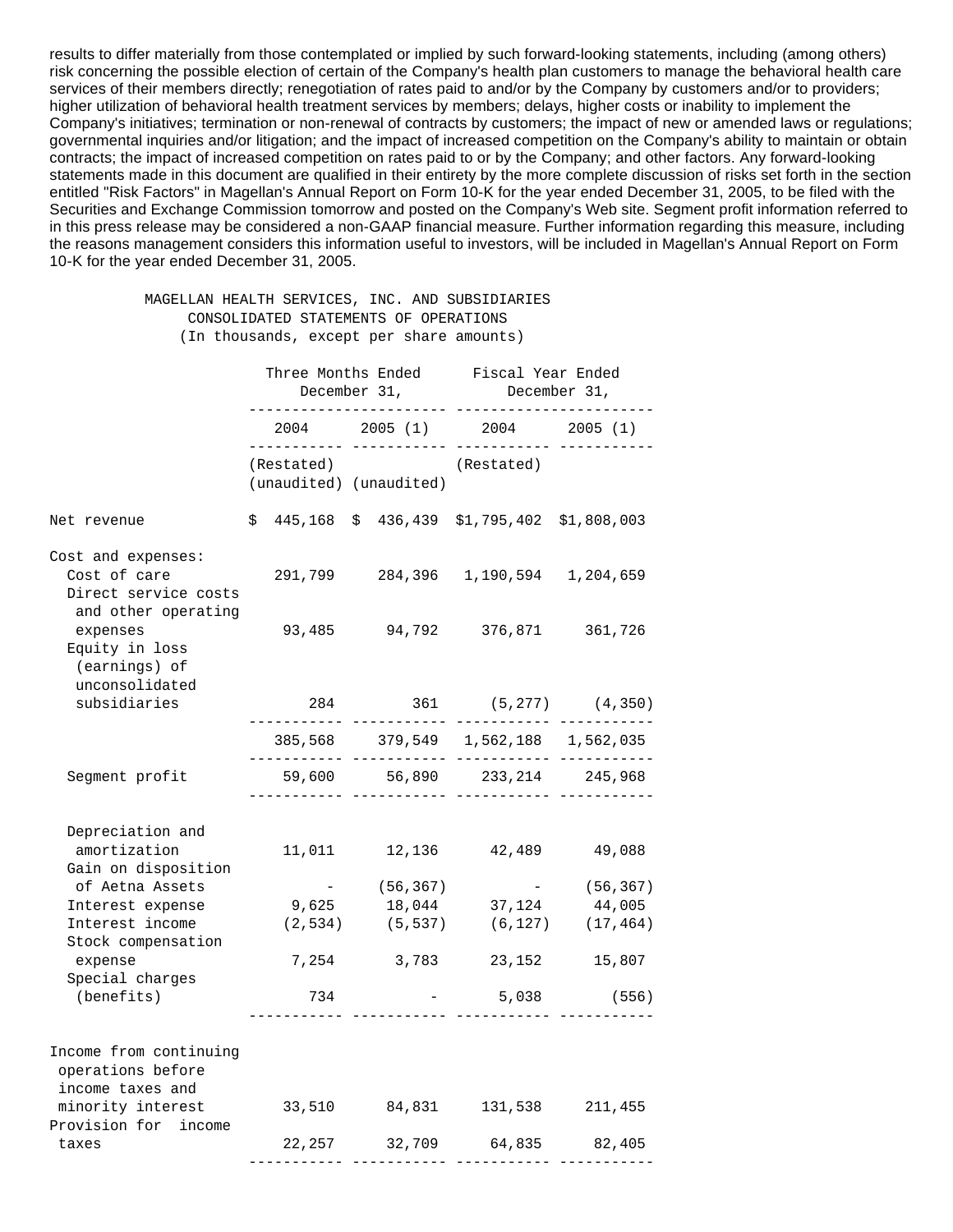| Income from continuing                                                                                   |                   |                               |                                                       |                                  |
|----------------------------------------------------------------------------------------------------------|-------------------|-------------------------------|-------------------------------------------------------|----------------------------------|
| operations before                                                                                        |                   |                               |                                                       |                                  |
| minority interest                                                                                        |                   |                               | 11,253 52,122 66,703 129,050                          |                                  |
| Minority interest, net (197)                                                                             |                   | 11                            | 347                                                   | 58                               |
| Income from continuing<br>operations                                                                     |                   |                               | 11,450 52,111 66,356 128,992                          |                                  |
| Discontinued                                                                                             |                   |                               |                                                       |                                  |
| operations:<br>Income (loss) from                                                                        |                   |                               |                                                       |                                  |
| discontinued<br>operations (2)                                                                           |                   |                               | $(1,534)$ 71 $(2,041)$ 1,597                          |                                  |
| Net income                                                                                               |                   |                               | 9,916 52,182 64,315 130,589                           |                                  |
| Other comprehensive<br>income (loss)                                                                     |                   |                               | $(506)$ 319 (506)                                     | (109)                            |
| Comprehensive income $$9,410 $5$ 52,501 \$ 63,809 \$ 130,480                                             |                   |                               |                                                       |                                  |
| Weighted average<br>number of common<br>shares outstanding --                                            |                   |                               |                                                       |                                  |
| basic $(3)$                                                                                              |                   |                               | 35, 371 36, 474 35, 367 35, 966                       |                                  |
| Weighted average<br>number of common<br>shares outstanding --                                            |                   |                               |                                                       |                                  |
| diluted (3)                                                                                              |                   |                               | 36,734 37,712 36,361 37,691                           |                                  |
| Income per common<br>share available to<br>common stockholders<br>-- basic:<br>Income from<br>continuing |                   |                               |                                                       |                                  |
| operations                                                                                               | 0.33<br>Ş         | 1.43<br>S                     | \$<br>1.88                                            | 3.59<br>Ş                        |
|                                                                                                          |                   |                               |                                                       |                                  |
| Income (loss) from                                                                                       |                   |                               |                                                       |                                  |
| discontinued                                                                                             |                   |                               |                                                       |                                  |
| operations                                                                                               | Ş.                | $(0.04)$ \$                   | $(0.06)$ \$<br>$\mathsf{S}$ and $\mathsf{S}$          | 0.04                             |
| Net income                                                                                               | 0.29<br>\$        | 1.43<br>Ŝ                     | 1.82<br>\$                                            | \$<br>3.63                       |
| Income per common                                                                                        |                   |                               |                                                       |                                  |
| share available to<br>common stockholders<br>-- diluted:<br>Income from<br>continuing                    |                   |                               |                                                       |                                  |
| operations                                                                                               | 0.31<br>Ş         | $\mathsf{S}$ and $\mathsf{S}$ | $1.38 \t5$                                            | $1.83 \; \; \; \; \;$ \$<br>3.42 |
| Income (loss) from                                                                                       |                   |                               |                                                       |                                  |
| discontinued<br>operations                                                                               | $(0.04)$ \$<br>\$ | $\sim$ 10 $\pm$               | $(0.06)$ \$<br>$\mathsf{S}$ . The set of $\mathsf{S}$ | 0.04                             |
|                                                                                                          |                   |                               |                                                       |                                  |
| Net income                                                                                               | 0.27<br>\$        | \$<br>1.38                    | \$<br>1.77                                            | \$<br>3.46                       |
|                                                                                                          |                   |                               |                                                       |                                  |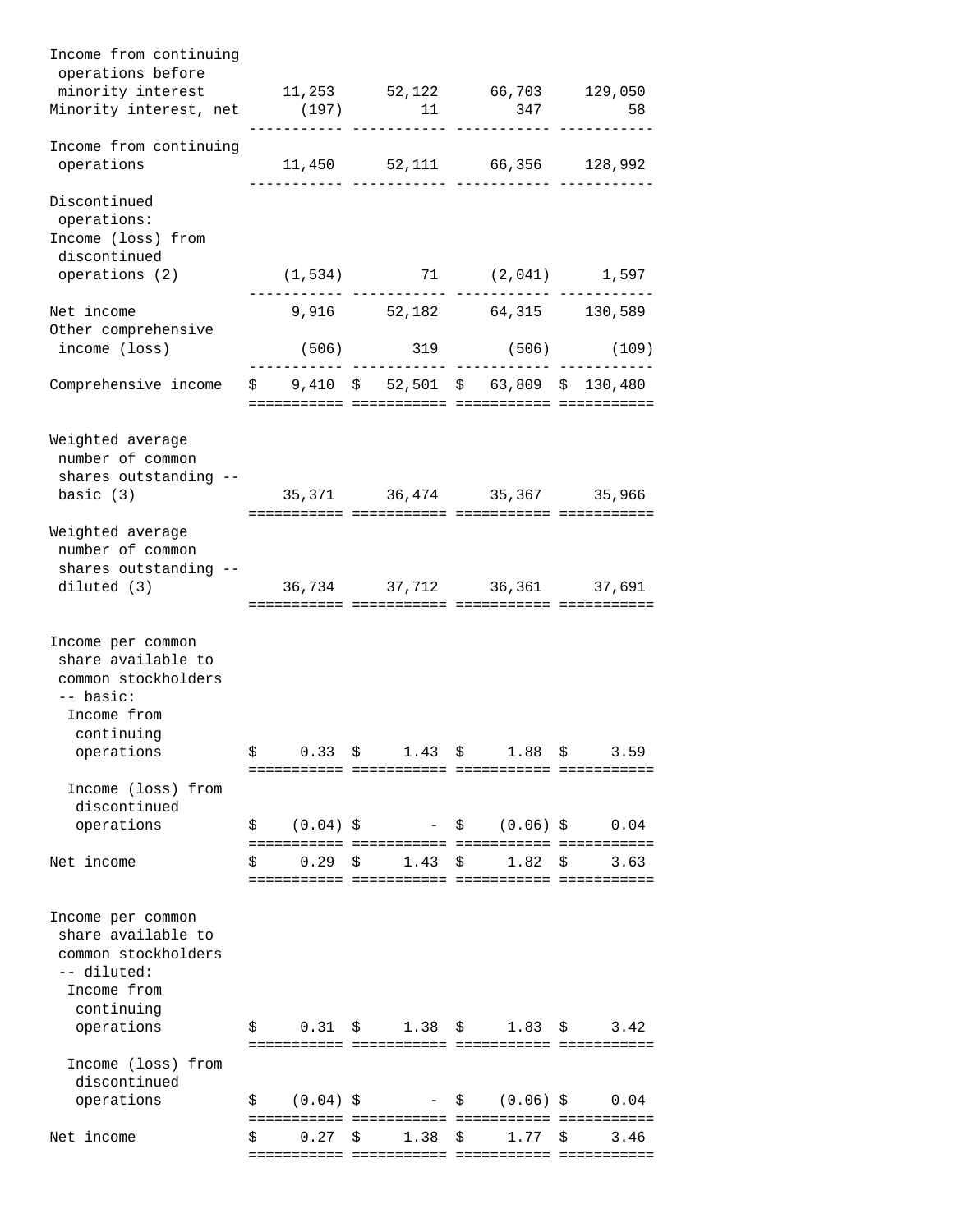- (1) For a more detailed discussion of Magellan's results for the fiscal year ended December 31, 2005, refer to the Company's Annual Report on Form 10-K, which will be filed with the SEC on March 8, 2006, and the live broadcast or taped replay of the Company's earnings conference call on March 8, 2006, which will be available at www.MagellanHealth.com.
- (2) Net of income tax (benefit) provision of  $\$(1,074)$  and  $\$(21)$  for the three months ended December 31, 2004 and 2005, respectively, and \$(1,429) and \$1,052 for the fiscal year ended December 31, 2004 and 2005, respectively.
- (3) Weighted average number of common shares outstanding for the three months and fiscal years ended December 31, 2004 and 2005 were calculated using outstanding shares of the Company's Ordinary Common Stock and Multi-Vote Common Stock.

#### MAGELLAN HEALTH SERVICES, INC. AND SUBSIDIARIES CONSOLIDATED SUMMARIZED STATEMENTS OF CASH FLOWS (In thousands)

|                                                                                                                                          |      | Fiscal Year Ended December 31, |  |              |
|------------------------------------------------------------------------------------------------------------------------------------------|------|--------------------------------|--|--------------|
|                                                                                                                                          | 2004 |                                |  | 2005         |
|                                                                                                                                          |      | (Restated)                     |  |              |
| Net cash provided by operating<br>activities<br>Net cash (used in) provided by<br>investing activities<br>Net cash provided by (used in) | \$   | 163,438                        |  | \$187,982    |
|                                                                                                                                          |      | (349, 447)                     |  | 150,239      |
| financing activities                                                                                                                     |      | 24,451                         |  | (302, 572)   |
| Net (decrease) increase in cash and<br>cash equivalents<br>Cash and cash equivalents at beginning                                        |      | (161, 558)                     |  | 35,649       |
| of period                                                                                                                                |      | 206,948                        |  | 45,390       |
| Cash and cash equivalents at end of<br>period                                                                                            | Ś.   | 45,390                         |  | $$81,039$ A  |
|                                                                                                                                          |      | ============                   |  | ============ |

A Cash and cash equivalents as of December 31, 2005 does not include unrestricted investments of \$193,177.

#### MAGELLAN HEALTH SERVICES, INC. AND SUBSIDIARIES CONSOLIDATED STATEMENTS OF OPERATIONS (In thousands, except membership amounts in millions)

|                            | Three Months Ended | December 31,                             | Fiscal Year Ended<br>December 31, |      |  |  |
|----------------------------|--------------------|------------------------------------------|-----------------------------------|------|--|--|
|                            | 2004               | 2005                                     | 2004                              | 2005 |  |  |
|                            |                    | (unaudited) (unaudited)                  |                                   |      |  |  |
| Net revenue                |                    |                                          |                                   |      |  |  |
| - Health Plan<br>Solutions | S                  | 220,777 \$ 220,552 \$ 904,872 \$ 907,796 |                                   |      |  |  |

- Employer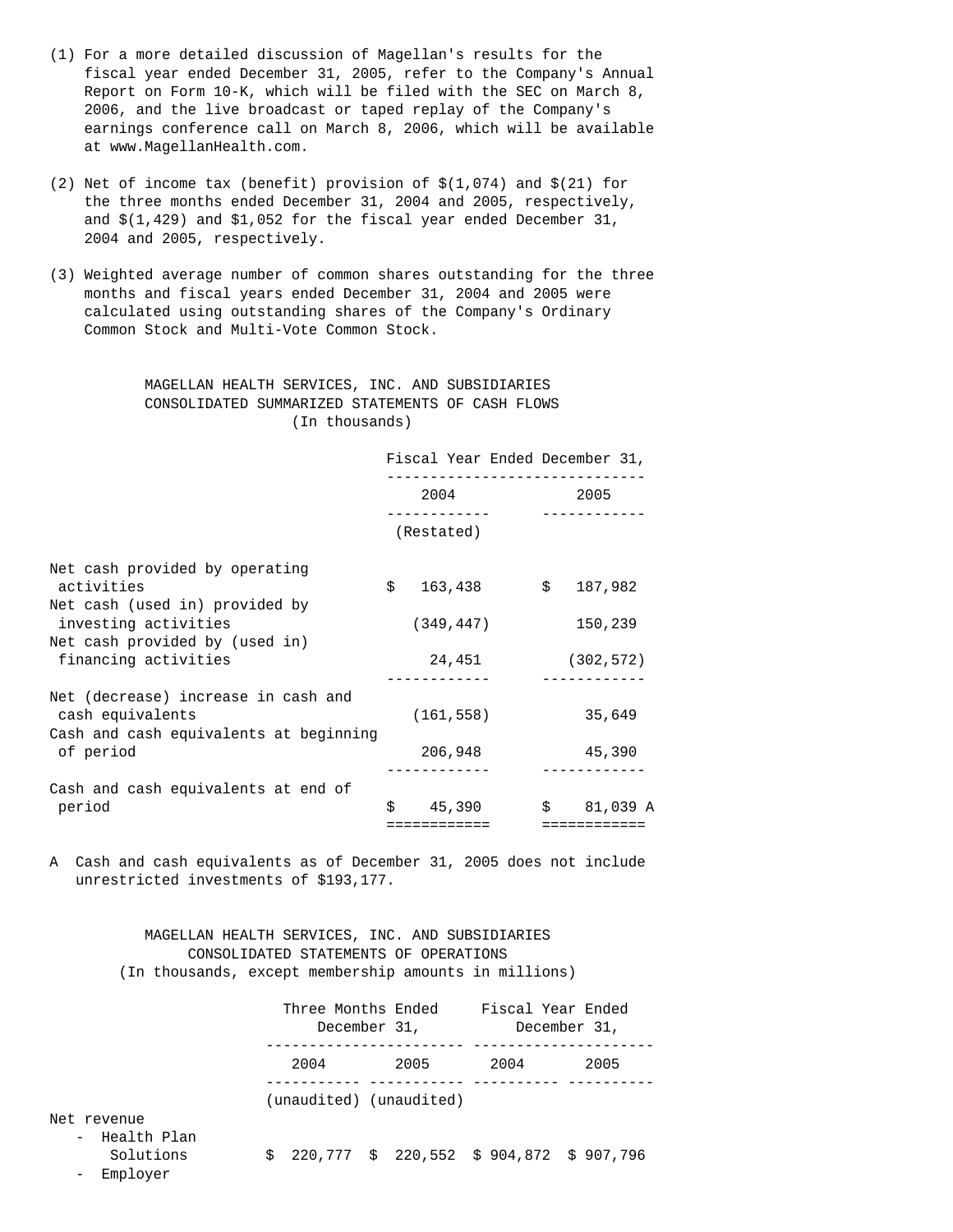| Solutions                                              |        | 33,422 32,252 135,676 127,090                              |                        |         |
|--------------------------------------------------------|--------|------------------------------------------------------------|------------------------|---------|
| Public Sector<br>Solutions                             |        | 190,969 183,635 754,854 773,117                            |                        |         |
| Total revenue                                          |        | . _ _ _ _ _ _ _ _ _<br>445,168 436,439 1,795,402 1,808,003 |                        |         |
|                                                        |        |                                                            |                        |         |
| Cost of care                                           |        |                                                            |                        |         |
| - Health Plan                                          |        |                                                            |                        |         |
| Solutions                                              |        | 113,793 119,286 484,047 501,831                            |                        |         |
| Employer                                               |        |                                                            |                        |         |
| Solutions                                              |        | 8,140 7,134 37,168 30,256                                  |                        |         |
| Public Sector<br>Solutions                             |        | 169,866 157,976 669,379 672,572                            |                        |         |
|                                                        |        | --- ------------ -------                                   |                        |         |
| Total cost of care 291,799 284,396 1,190,594 1,204,659 |        | --- ------------ ----------- -----                         |                        |         |
| Direct service costs and                               |        |                                                            |                        |         |
| other operating<br>expenses                            |        |                                                            |                        |         |
| - Health Plan                                          |        |                                                            |                        |         |
| Solutions                                              | 41,151 |                                                            | 41,013 170,131 162,507 |         |
| - Employer                                             |        |                                                            |                        |         |
| Solutions                                              | 16,313 |                                                            | 16,710 66,294 64,552   |         |
| - Public Sector                                        |        |                                                            |                        |         |
| Solutions<br>- Corporate &                             | 9,337  | 7,283                                                      | 40,528                 | 29,475  |
| Other                                                  |        | 26,684 29,786 99,918 105,192                               |                        |         |
|                                                        |        |                                                            | --- -------            |         |
| Total direct<br>services costs and                     |        |                                                            |                        |         |
| other operating                                        |        |                                                            |                        |         |
| expenses                                               |        | 93,485 94,792 376,871 361,726                              |                        |         |
|                                                        |        | ____ ____________ ___________ _____                        |                        |         |
|                                                        |        |                                                            |                        |         |
| Equity in loss<br>(earnings) of                        |        |                                                            |                        |         |
| unconsolidated                                         |        |                                                            |                        |         |
| subsidiaries                                           |        |                                                            |                        |         |
| - Health Plan                                          |        |                                                            |                        |         |
| Solutions                                              |        | 284 361 (5,277) (4,350)                                    |                        |         |
|                                                        |        | --- ---------                                              |                        |         |
| Total equity in                                        |        |                                                            |                        |         |
| loss (earnings) of                                     |        |                                                            |                        |         |
| unconsolidated                                         |        |                                                            |                        |         |
| subsidiaries                                           |        | 284 361 (5,277) (4,350)                                    |                        |         |
|                                                        |        |                                                            |                        |         |
| Segment profit (loss)                                  |        |                                                            |                        |         |
| - Health Plan                                          |        |                                                            |                        |         |
| Solutions                                              | 65,549 | 59,892                                                     | 255,971                | 247,808 |
| - Employer<br>Solutions                                |        |                                                            |                        | 32,282  |
| - Public Sector                                        | 8,969  | 8,408                                                      | 32,214                 |         |
| Solutions                                              | 11,766 |                                                            | 18,376 44,947          | 71,070  |
| - Corporate &                                          |        |                                                            |                        |         |
| Other                                                  |        | $(26, 684)$ $(29, 786)$ $(99, 918)$ $(105, 192)$           |                        |         |
|                                                        |        |                                                            |                        |         |
| Total segment<br>profit                                |        | $$59,600$$ $$56,890$$ $$233,214$$ $$245,968$               |                        |         |
|                                                        |        |                                                            |                        |         |
|                                                        |        |                                                            |                        |         |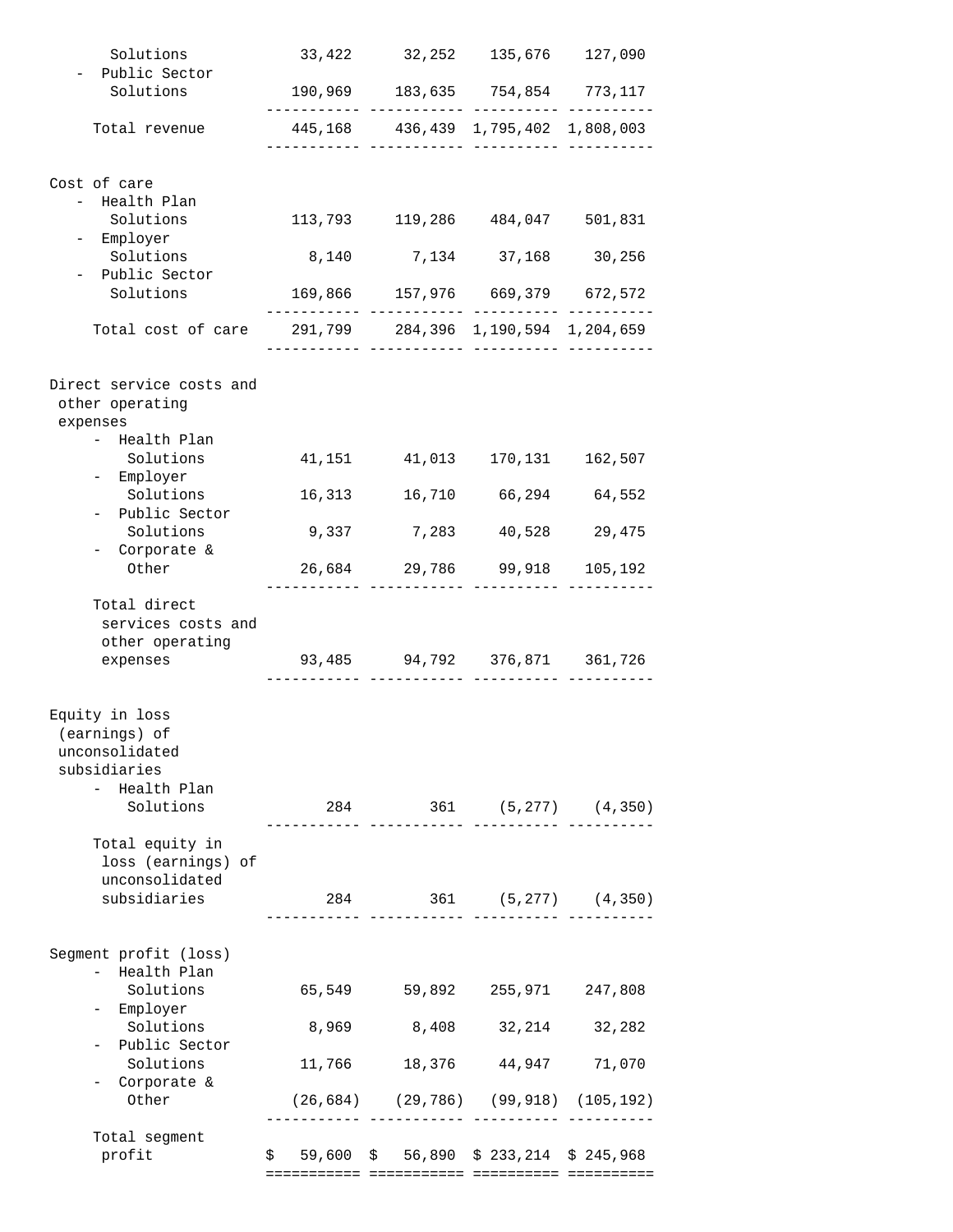| Reconciliation of<br>segment profit to<br>income from continuing<br>operations before<br>income taxes and<br>minority interest:                                                                                                                                                           |                                                                                       |                     |                                                                         |                    |  |
|-------------------------------------------------------------------------------------------------------------------------------------------------------------------------------------------------------------------------------------------------------------------------------------------|---------------------------------------------------------------------------------------|---------------------|-------------------------------------------------------------------------|--------------------|--|
| Segment profit<br>Depreciation and                                                                                                                                                                                                                                                        | $$59,600$$ \$ 56,890 \$ 233,214 \$ 245,968                                            |                     |                                                                         |                    |  |
| amortization<br>Gain on disposition of                                                                                                                                                                                                                                                    |                                                                                       |                     | $(11, 011)$ $(12, 136)$ $(42, 489)$ $(49, 088)$                         |                    |  |
| Aetna Assets                                                                                                                                                                                                                                                                              |                                                                                       | 56,367              |                                                                         | 56,367             |  |
| Interest expense                                                                                                                                                                                                                                                                          |                                                                                       |                     | $(9,625)$ $(18,044)$ $(37,124)$ $(44,005)$                              |                    |  |
| Interest income                                                                                                                                                                                                                                                                           | 2,534                                                                                 | 5,537               | 6,127                                                                   | 17,464             |  |
| Stock compensation                                                                                                                                                                                                                                                                        |                                                                                       |                     |                                                                         |                    |  |
| expense                                                                                                                                                                                                                                                                                   |                                                                                       |                     | $(7, 254)$ $(3, 783)$ $(23, 152)$ $(15, 807)$                           |                    |  |
| Special (charges)<br>benefits                                                                                                                                                                                                                                                             | (734)                                                                                 |                     | $- (5,038)$                                                             | 556                |  |
|                                                                                                                                                                                                                                                                                           |                                                                                       |                     |                                                                         |                    |  |
| Income from<br>continuing<br>operations before                                                                                                                                                                                                                                            |                                                                                       |                     |                                                                         |                    |  |
| income taxes and                                                                                                                                                                                                                                                                          |                                                                                       |                     |                                                                         |                    |  |
| minority interest                                                                                                                                                                                                                                                                         | $\frac{1}{5}$ 33,510 $\frac{1}{5}$ 84,831 $\frac{1}{5}$ 131,538 $\frac{1}{5}$ 211,455 |                     |                                                                         |                    |  |
| Membership                                                                                                                                                                                                                                                                                |                                                                                       |                     |                                                                         |                    |  |
| - Health Plan<br>Solutions (1)                                                                                                                                                                                                                                                            |                                                                                       |                     |                                                                         | 37.9               |  |
| - Employer<br>Solutions                                                                                                                                                                                                                                                                   |                                                                                       |                     |                                                                         | 13.6               |  |
| - Public Sector<br>Solutions                                                                                                                                                                                                                                                              |                                                                                       |                     |                                                                         | 1.9                |  |
| Total membership                                                                                                                                                                                                                                                                          |                                                                                       |                     |                                                                         | 53.4<br>========== |  |
| (1) Includes approximately 12.1 million covered lives related to<br>contracts terminating effective December 31, 2005.<br>MAGELLAN HEALTH SERVICES, INC. AND SUBSIDIARIES<br>SUMMARY OF FISCAL 2004 RESTATEMENT OF CONSOLIDATED STATEMENTS OF<br>(In thousands, except per share amounts) | OPERATIONS                                                                            |                     |                                                                         |                    |  |
|                                                                                                                                                                                                                                                                                           |                                                                                       | ------------------- | Three Months Ended December 31, 2004                                    |                    |  |
|                                                                                                                                                                                                                                                                                           |                                                                                       |                     | As Reported Adjustments Restated<br>(unaudited) (unaudited) (unaudited) |                    |  |
| Net revenue                                                                                                                                                                                                                                                                               | \$                                                                                    | $445, 168$ \$       |                                                                         | $-$ \$ 445,168     |  |
| Cost and expenses:<br>Cost of care<br>Direct service costs and other                                                                                                                                                                                                                      |                                                                                       | 291,799             |                                                                         | 291,799            |  |
| operating expenses<br>Equity in loss (earnings) of                                                                                                                                                                                                                                        |                                                                                       | 93,485              |                                                                         | 93,485             |  |
| unconsolidated subsidiaries                                                                                                                                                                                                                                                               |                                                                                       | 284                 | ----------                                                              | 284                |  |
|                                                                                                                                                                                                                                                                                           |                                                                                       | 385,568             | $\frac{1}{2}$ and $\frac{1}{2}$ and $\frac{1}{2}$                       | 385,568            |  |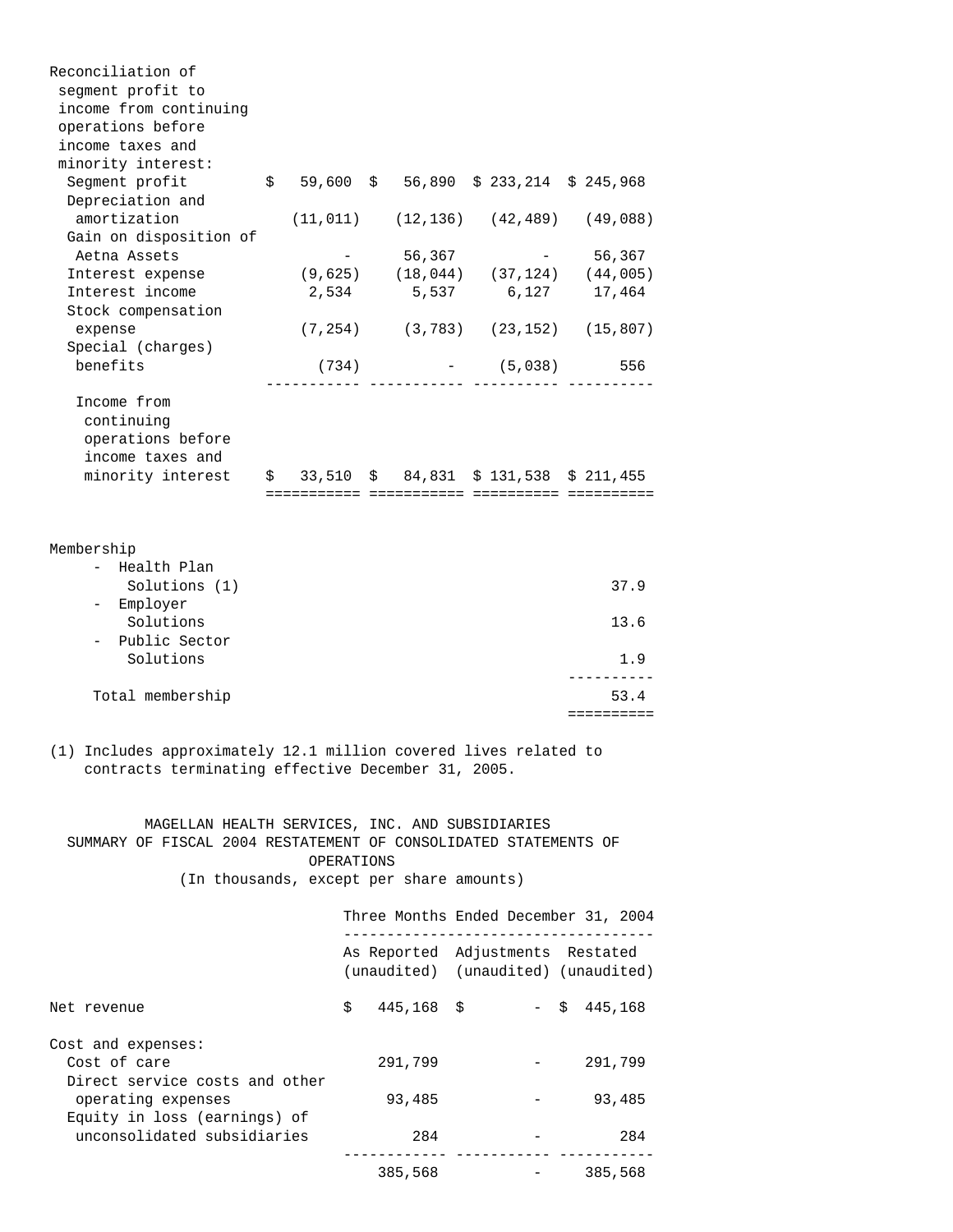| Segment profit                                                        | 59,600                                 |                                                           | $-59,600$             |
|-----------------------------------------------------------------------|----------------------------------------|-----------------------------------------------------------|-----------------------|
|                                                                       |                                        |                                                           |                       |
| Depreciation and amortization                                         | 11,011                                 |                                                           | $-11,011$             |
| Interest expense                                                      | 9,625                                  |                                                           | $-9,625$              |
| Interest income                                                       | (2, 534)                               |                                                           | (2, 534)              |
| Stock compensation expense                                            | 7,254                                  |                                                           | $-7,254$              |
| Special charges                                                       | 734                                    |                                                           | 734                   |
|                                                                       |                                        |                                                           |                       |
| Income from continuing operations                                     |                                        |                                                           |                       |
| before income taxes and                                               |                                        |                                                           |                       |
| minority interest                                                     | 33,510                                 | $\mathcal{L}_{\text{max}}$ and $\mathcal{L}_{\text{max}}$ | 33,510                |
| Provision for income taxes                                            |                                        | 17,608 4,649 22,257                                       |                       |
|                                                                       |                                        |                                                           |                       |
| Income from continuing operations                                     |                                        |                                                           |                       |
| before minority interest                                              |                                        | $15,902$ (4,649) 11,253                                   |                       |
| Minority interest, net                                                | (193)                                  | (4)                                                       | (197)                 |
| Income from continuing operations 16,095 (4,645) 11,450               |                                        |                                                           |                       |
| Discontinued operations:                                              |                                        |                                                           |                       |
| Income (loss) from discontinued                                       |                                        |                                                           |                       |
| operations                                                            |                                        | $4,359$ $(5,893)$ $(1,534)$                               |                       |
|                                                                       |                                        |                                                           |                       |
| Net income                                                            |                                        | 20,454 (10,538) 9,916                                     |                       |
| Other comprehensive loss                                              | (506)                                  |                                                           | (506)                 |
| Comprehensive income                                                  | $$19,948$$ $$(10,538)$$ $$9,410$       |                                                           |                       |
|                                                                       |                                        |                                                           |                       |
|                                                                       |                                        |                                                           |                       |
| Weighted average number of common                                     |                                        |                                                           |                       |
| shares outstanding -- basic                                           | 35,371<br>============                 |                                                           | 35,371<br>=========== |
| Weighted average number of common                                     |                                        |                                                           |                       |
| shares outstanding -- diluted 36,734                                  |                                        |                                                           | 36,734                |
|                                                                       | ============                           |                                                           | ===========           |
|                                                                       |                                        |                                                           |                       |
| Income per common share available<br>to common stockholders -- basic: |                                        |                                                           |                       |
|                                                                       |                                        |                                                           |                       |
| Income from continuing<br>operations                                  | \$                                     | $0.46 \quad $ (0.13) $$                                   | 0.33                  |
|                                                                       |                                        |                                                           |                       |
| Income (loss) from discontinued                                       |                                        |                                                           |                       |
| operations                                                            | \$<br>0.12                             | \$ (0.16) \$                                              | (0.04)                |
|                                                                       |                                        |                                                           |                       |
| Net income                                                            | 0.58<br>\$                             | \$ (0.29) \$                                              | 0.29                  |
|                                                                       | ====================================== |                                                           |                       |
|                                                                       |                                        |                                                           |                       |
| Income per common share available                                     |                                        |                                                           |                       |
| to common stockholders --                                             |                                        |                                                           |                       |
| diluted:                                                              |                                        |                                                           |                       |
| Income from continuing                                                |                                        |                                                           |                       |
| operations                                                            | \$                                     | $0.44 \pm (0.13) \pm 0.31$                                |                       |
|                                                                       | ============= ============ =========== |                                                           |                       |
| Income (loss) from discontinued                                       |                                        |                                                           |                       |
| operations                                                            | \$<br>0.12                             | $(0.16)$ \$<br>$\mathsf{S}$                               | (0.04)                |
|                                                                       |                                        |                                                           |                       |
| Net income                                                            | \$<br>0.56                             | $(0.29)$ \$<br>S.                                         | 0.27                  |
|                                                                       |                                        |                                                           |                       |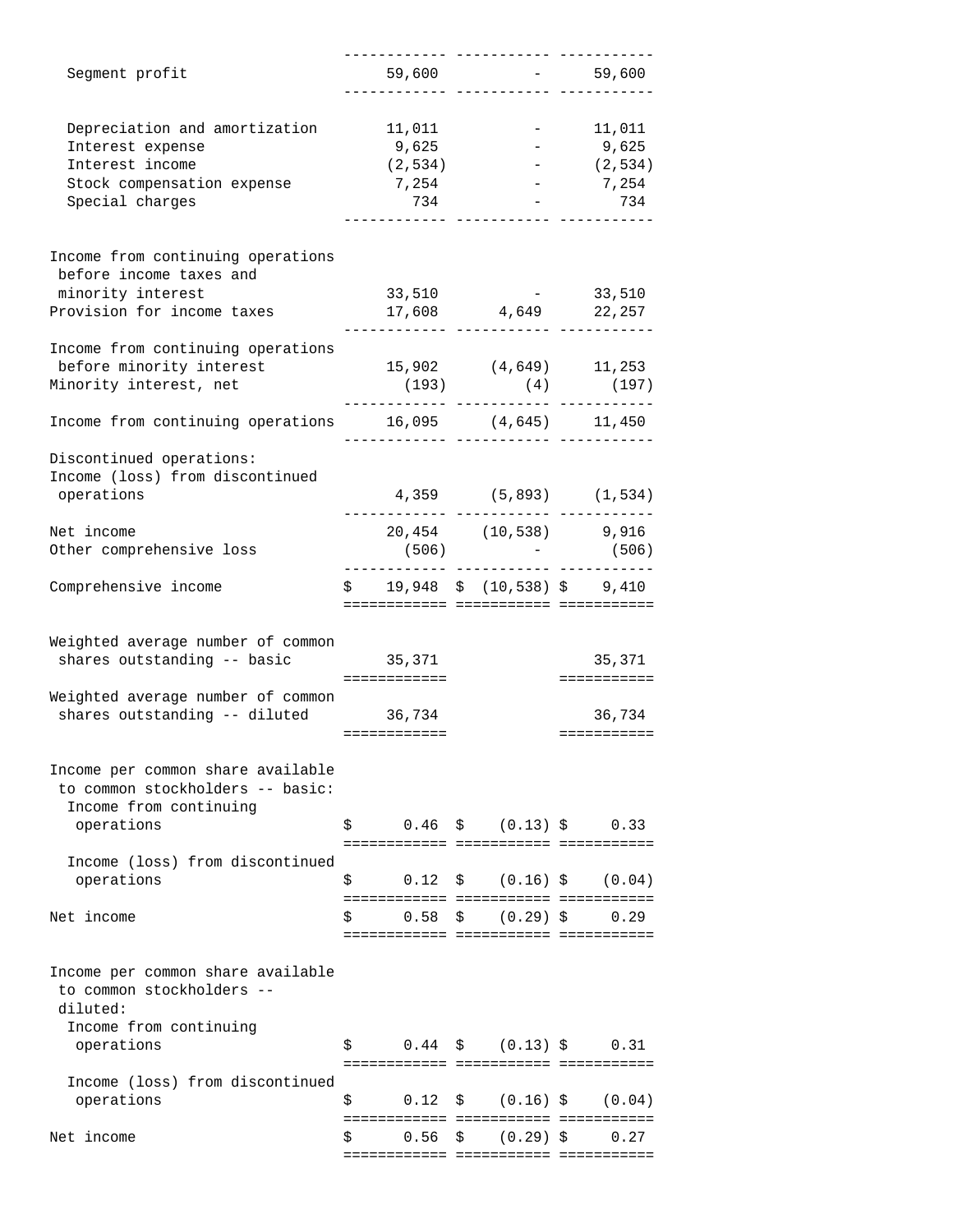|                                                                       |                       | Fiscal Year Ended December 31, 2004                     |               |
|-----------------------------------------------------------------------|-----------------------|---------------------------------------------------------|---------------|
|                                                                       |                       | As Reported Adjustments Restated                        |               |
| Net revenue                                                           | $$1,795,402$ \$       |                                                         | - \$1,795,402 |
| Cost and expenses:<br>Cost of care<br>Direct service costs and other  | 1,190,594             |                                                         | $-1,190,594$  |
| operating expenses<br>Equity in loss (earnings) of                    | 376,871               |                                                         | $-376,871$    |
| unconsolidated subsidiaries                                           | $(5,277)$ - $(5,277)$ | ._________  _____________  _______                      |               |
|                                                                       |                       | $1,562,188$ - 1,562,188                                 |               |
| Segment profit                                                        |                       | $233, 214$ - 233, 214<br>.________ ____________ _______ |               |
| Depreciation and amortization 42,489                                  |                       |                                                         | $-42,489$     |
| Interest expense                                                      | 37,124                | $\alpha = 0.01$                                         | 37,124        |
| Interest income                                                       | (6, 127)              | $\sim 10^{-10}$                                         | (6, 127)      |
| Stock compensation expense                                            | 23,152                | $\sim$ $ \sim$                                          | 23,152        |
| Special charges                                                       | 5,038                 | $\sim$<br>________ ____________ _____                   | 5,038         |
| Income from continuing operations<br>before income taxes and          |                       |                                                         |               |
| minority interest                                                     | 131,538               |                                                         | $- 131,538$   |
| Provision for income taxes                                            |                       | 46,584 18,251 64,835<br>.______ ____________ _______    |               |
| Income from continuing operations                                     |                       |                                                         |               |
| before minority interest 84,954 (18,251) 66,703                       |                       |                                                         |               |
| Minority interest, net                                                | 333                   | 14 347                                                  |               |
| Income from continuing operations 84,621 (18,265) 66,356              |                       |                                                         |               |
| Discontinued operations:                                              |                       |                                                         |               |
| Income (loss) from discontinued                                       |                       |                                                         |               |
| operations                                                            |                       | $3,751$ (5,792) (2,041)                                 |               |
| Net income                                                            |                       | 88,372 (24,057) 64,315                                  |               |
| Other comprehensive loss                                              |                       | $(506)$ - (506)<br>----------- ----------- -----------  |               |
| Comprehensive income                                                  |                       | $$87,866 \$ (24,057) \$ 63,809$                         |               |
|                                                                       |                       |                                                         |               |
| Weighted average number of common                                     |                       |                                                         |               |
| shares outstanding -- basic 35,367                                    |                       |                                                         | 35,367        |
| Weighted average number of common                                     | ============          |                                                         | ===========   |
| shares outstanding -- diluted 36,361                                  |                       |                                                         | 36,361        |
|                                                                       | ============          |                                                         | ===========   |
| Income per common share available<br>to common stockholders -- basic: |                       |                                                         |               |
| Income from continuing<br>operations                                  |                       | $\frac{1}{5}$ 2.39 \$ (0.51) \$ 1.88                    |               |
|                                                                       |                       |                                                         |               |
| Income (loss) from discontinued<br>operations                         | \$                    | $0.11 \quad \xi \qquad (0.17) \quad \xi \qquad (0.06)$  |               |
|                                                                       |                       | ============= ============ ===========                  |               |